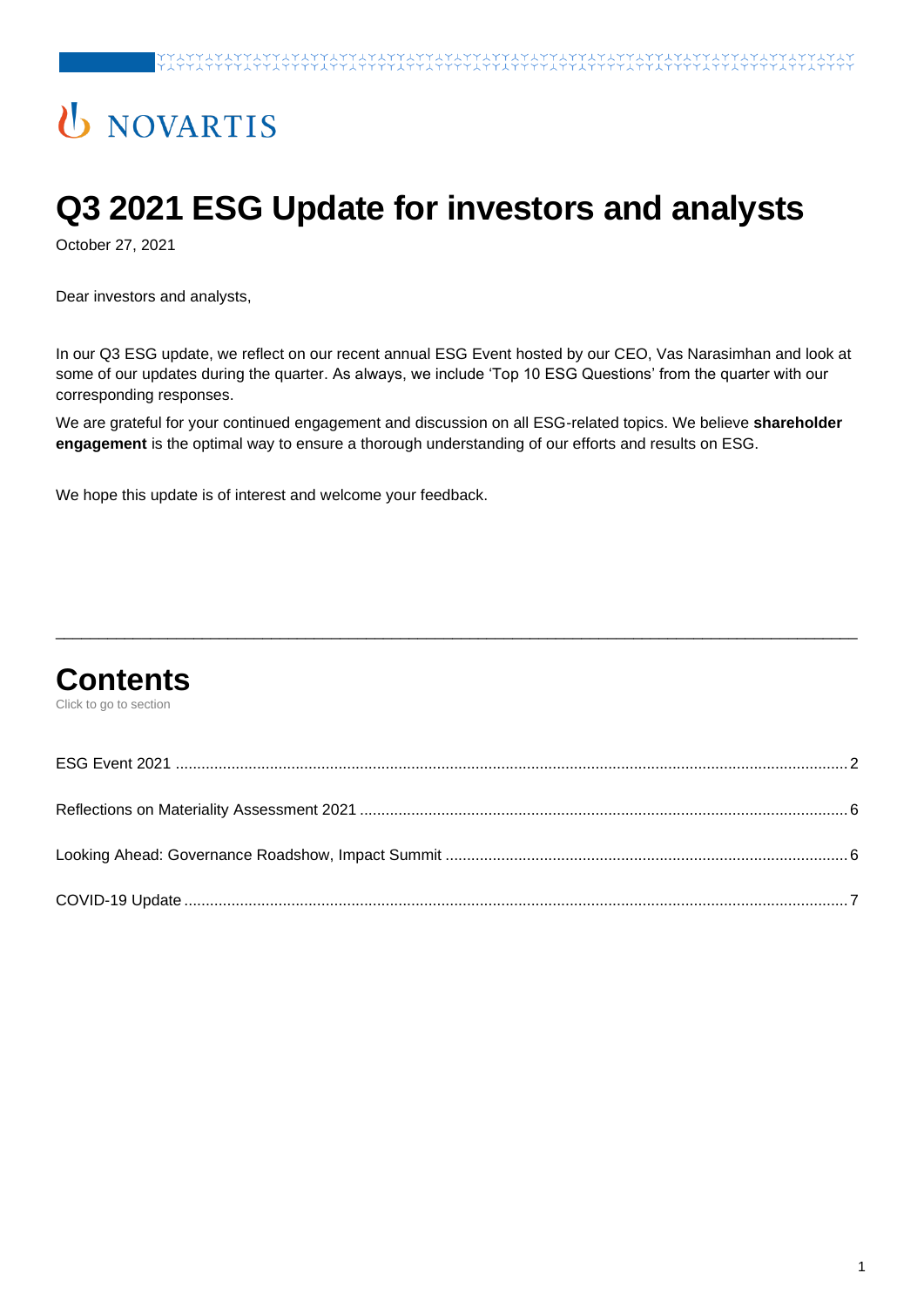# <span id="page-1-0"></span>**ESG Event 2021**

On September 30, 2021, Novartis held its  $8<sup>th</sup>$  annual ESG event which included several small group meetings following the main plenary session. We would like to thank all the participants for taking the time to attend this event.

You may view the webcast of the presentation [here,](https://onlinexperiences.com/scripts/Server.nxp?LASCmd=AI:4;F:QS!10100&ShowUUID=31827FFF-26CE-40D7-9594-755B78163C9A&LangLocaleID=1033&Referrer=https%3A%2F%2Fwww.novartis.com%2F) and the presentation deck can be accessed [here.](https://www.novartis.com/sites/novartiscom/files/2021-09-novartis-esg-investor-day-presentation.pdf)

In our discussions with asset managers, stewardship teams and sell-side analysts, we noted three general (not Novartis-specific) themes related to ESG investing that formed the basis of our content for the event. These were:

- a) Can ESG investing really deliver 'Alpha'?
- b) Can a focus on ESG by companies and institutions who invest in them, deliver 'Impact'?

c) With purpose *and* profitability being so complex to operationalize, can companies do both successfully?

#### **To summarize our views, we share our thoughts on these questions:**

**Can ESG investing really deliver 'Alpha'?**

For Novartis, managing ESG is a high priority because it reduces risk, adds impact and value and it is the right thing to do (*exhibit 1 below*)

A correlation between strong ESG practices and reduction of risks is well accepted across industries. There is also growing [evidence](https://dash.harvard.edu/bitstream/handle/1/14369106/15-073.pdf) which suggests that a focus on material factors provides superior financial returns (see [here\)](https://papers.ssrn.com/sol3/papers.cfm?abstract_id=2575912). Possible reasons may include reducing risks, attracting and inspiring employees, and driving organizational innovation. Management of material ESG factors can also serve as a proxy for good leadership.

Feedback we hear from you, our investors has cited difficulty in assessing correlation between ESG and alpha, include the 'bluntness' of ESG performance indices, of which there are many and which are not industry-specific. This highlights the ongoing need for regular **engagement** between investors and companies to assess company ESG performance.

#### **Effectively managing ESG:**

#### **1. Reduces risk 2. Adds impact/value 3. Right thing to do**

**Companies with superior adherence to material ESG factors provide superior financial returns<sup>1</sup>**



Potentially reducing risks, inspiring employees, attracting talent and driving innovation

Performance on immaterial ESG Issues

1. Serafeim, George et al. (2015): Corporate Sustainability: First evidence on materiality. HBS Working Paper 15-073.

*Exhibit 1 from ESG Event deck*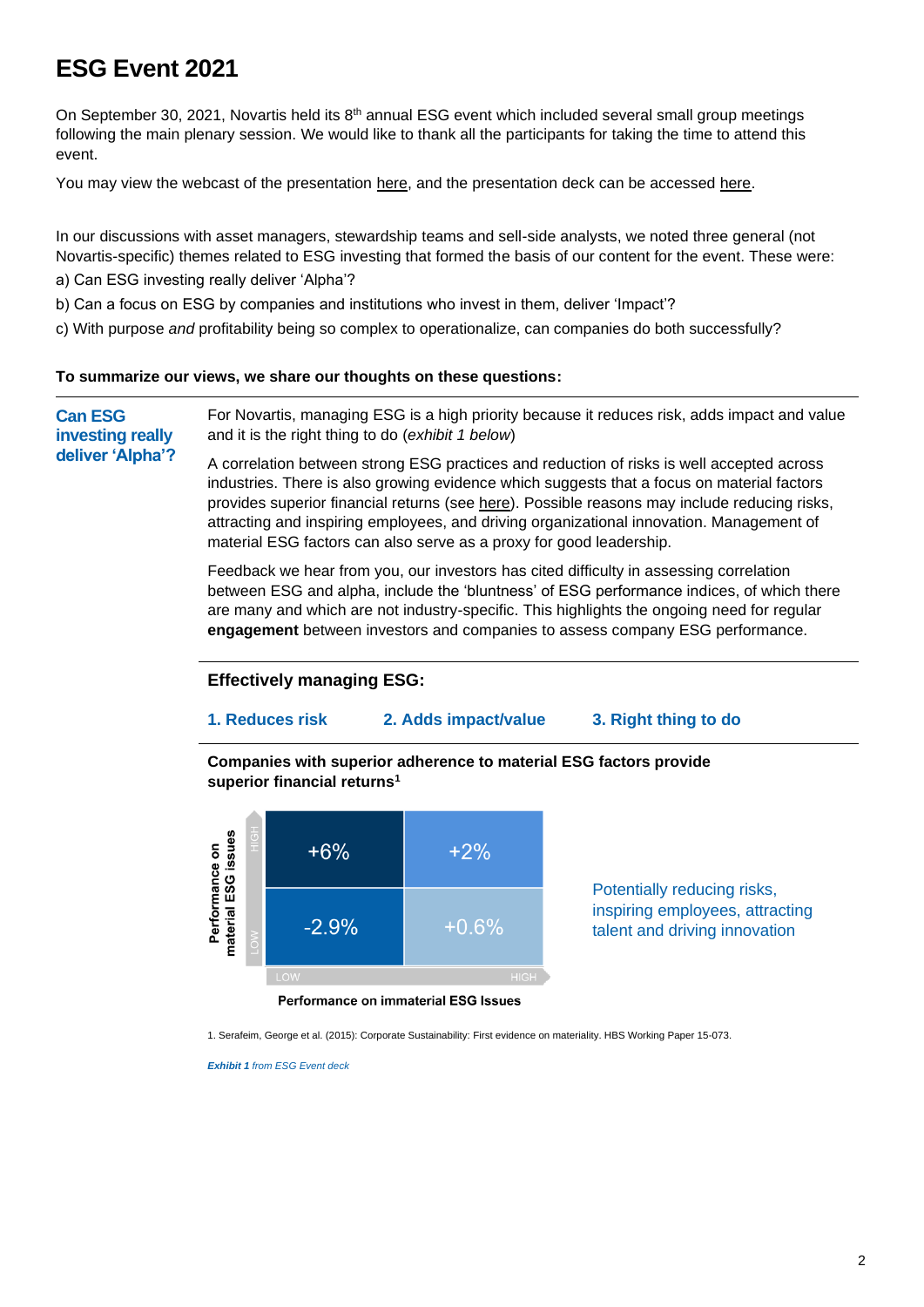**Can a focus on ESG by companies and institutions who invest in them, deliver 'Impact'?**

#### **The ultimate aim of ESG is creating a lasting 'Impact'**

"ESG funds are measured against benchmarks for financial returns; they are not measured on the impact they deliver"

#### **Investor**

Impact mechanisms: Capital allocation Indirect impacts Shareholder engagement *U* NOVARTIS

#### **World**

**Impact** Innovative/quality medicines to as many people as possible

*Exhibit 2 from ESG Event deck*

'Impact' is change beyond what would have happened regardless and it needs to be intentional and measurable. Currently, impact measurement is still in its nascent phase, as indicated by recent research [here](https://www.csp.uzh.ch/en/research/Academic-Research/Investor-Impact.html) from the Center for Sustainable Finance and Private Wealth.

Our recent efforts at Novartis include our 2020 **sustainability-linked bond (SLB)**, our **emerging growth brands** and our **Sub-Saharan strategy** focused on access and innovation. These initiatives were **intentional**, created to have **measurable** KPIs and are making an impact on society, furthering access to innovative medicines.

Investors (*exhibit 2 above*) can contribute with a company to ensure impact made. Mechanisms that investors could use include deploying sustainable and long-term capital allocation strategies, addressing indirect impacts, and engaging directly with corporates. Capital allocation by removing corporates from portfolios may actually not have the desired impact as the investor loses his seat at the table to influence change. Therefore, **engagement** remains the main tool for shareholders, who can influence corporates through active communications on both short and long-term efforts.

#### **Select Impact initiatives**

For the past six years, Novartis has been exploring and evaluating impact valuation. Understanding and measuring what matters to our stakeholders is essential to us as we seek to improve and extend people's lives.

#### **Select initiatives:**

- We delivered a 5-year forecast of the social impact of Adakveo
- Partnership with Saudi Arabia to deliver an impact estimate to national 2030 targets
- **Engagement** with stakeholders at the Global Solutions Summit
- Annual Impact Summit (2021 December event will focus on impact valuation methods)
- We aim to publish our White Paper on the health utility of income and measure the social impact of Leqvio (Inclisiran) for cardiovascular disease in 10+ countries.

#### **Impact Partnerships:**

- Novartis participates in several initiatives and platforms. We were a founding member of the 'Value Balancing Alliance' (VBA), a non-profit organization rethinking the value contribution of business to society, the economy and the environment, and developing a standard for impact measurement and valuation.
- The VBA is supported by Deloitte, EY, KPMG, PwC, the Organization for Economic Cooperation and Development, European Union commission, leading universities and stakeholders from government, civil society and standard-setting organizations.

We appreciate it is difficult to measure impact *Any thoughts or ideas you have* on the subject would be valuable feedback.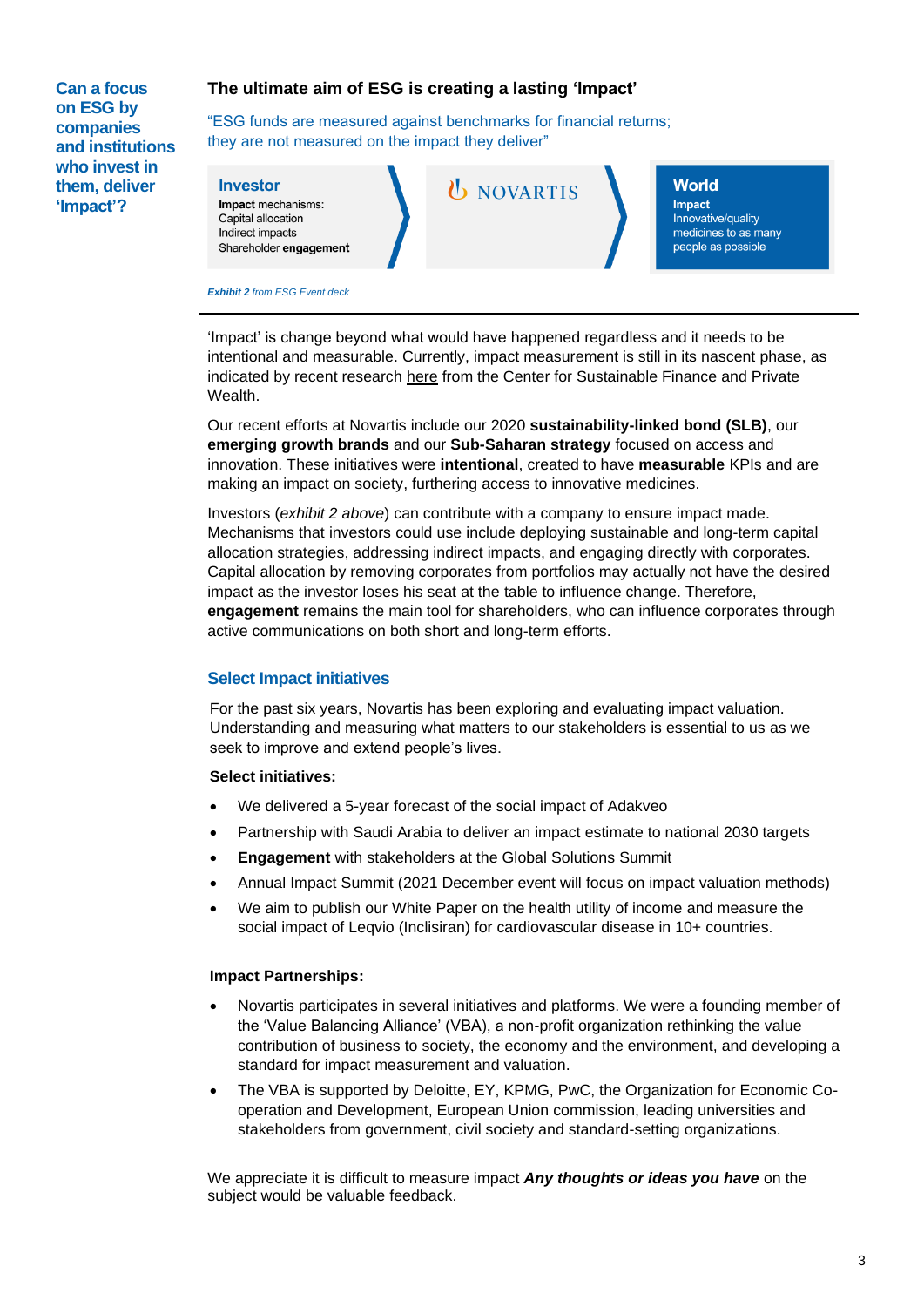**With purpose and profitability being so complex to operationalize, can companies do both successfully?**

Novartis believes key to success in operationalizing profit with purpose is integrating ESG considerations in normal business activities. Our vision is to create long-term stakeholder value (*exhibit 3 below*).

An example of our efforts is our Sub-Saharan Africa strategy, which has successfully prioritized patient reach to drive access, since it was launched in 2019. Our innovative and sustainable business model has remained profitable and continues to deliver on access to medicine.

#### **ESG is integrated into the Novartis strategy and is critical to delivering on our purpose**



 Our Materiality assessment 2021 has clearly demonstrated what the most important priorities are for our stakeholders. These are listed below in *exhibit 4* and are integrated into the Novartis strategy and our ESG targets.

#### **We use stakeholder materiality analyses to determine our ESG focus and priorities**

#### **Where to play | our focus**

**How to win | our ESG targets (select)** 

 $\boxed{\circ}$ 

**Priorities** ranked highest by external/ internal stakeholders in **materiality analysis 2021** (shaded are priorities listed highest)

| <b>Patient health</b><br>and safety            | <b>Access to</b><br>healthcare          |
|------------------------------------------------|-----------------------------------------|
| Innovation                                     | <b>Ethical</b><br>business<br>practices |
| Human capital                                  | Good<br>qovernance                      |
| <b>Sustainable</b><br>financial<br>performance | Environmental<br>sustainability         |

*Exhibit 4 from ESG Event deck*

**Sustainabilitylinked bond**  2025 patient access targets

**Gender balance** in management by 2023

∆ि



**100% of launches** with global access strategy annually

 $\mathcal{Q}$ 

**NEW 100% of Ph3 studies** with US participation to have diversity & inclusion principles annually



**Invest \$100m** to advance R&D of next-generation anti-malarials by 2023



**NEW Net zero by 2040** Carbon (across value chain), plastic and water neutrality by 2030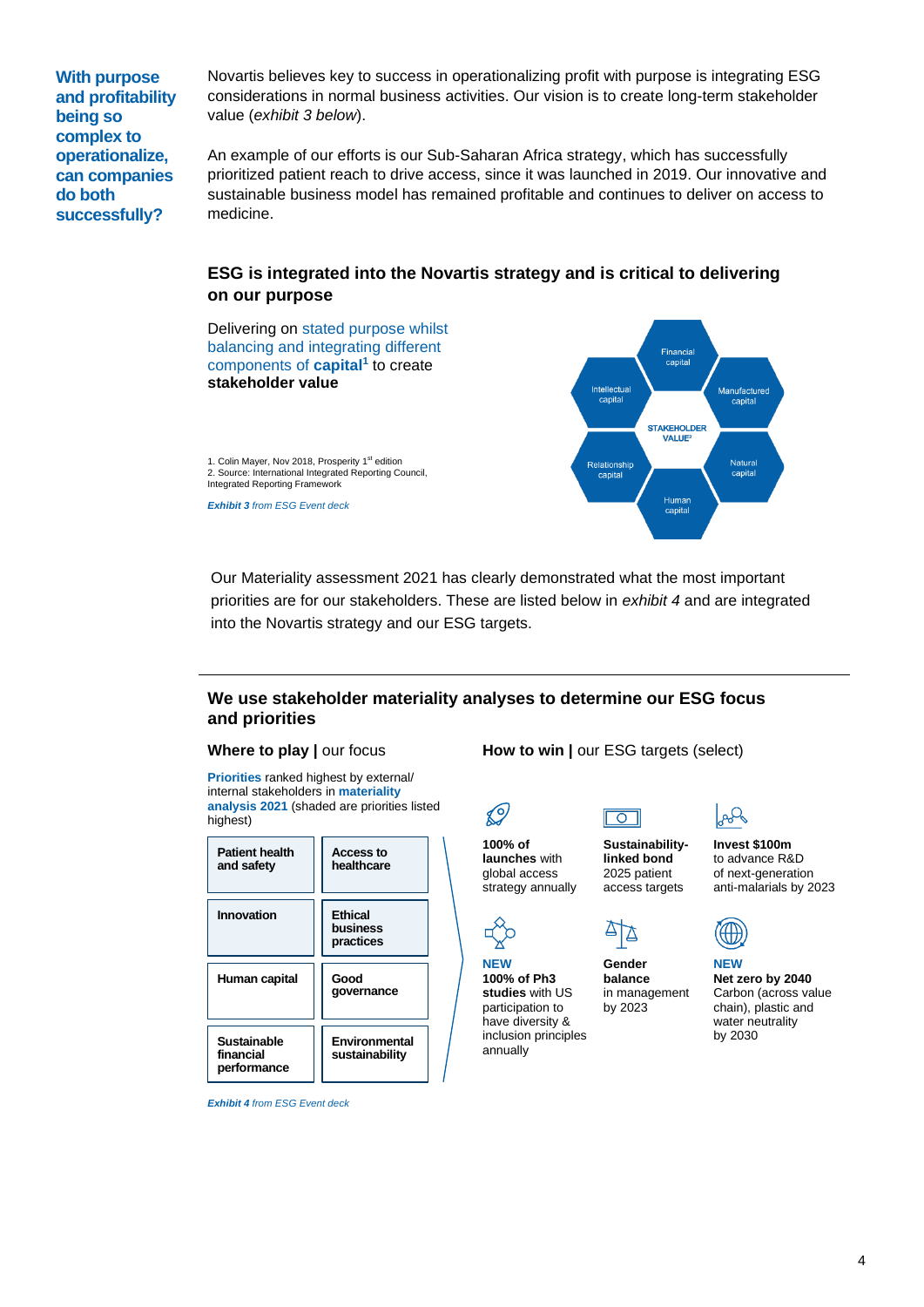Novartis has launched nearly 250 Emerging Market Brands (EMBs) (*exhibit 5*) in Low and Middle-income countries (LMICs). Our EMBs have been an effective approach, helping us to expand access to more patients globally in a financially sustainable way. We have also developed other sustainable business models such as our 'Healthy Family programs'.

#### **Novartis Access Principles in practice: Emerging Market Brands**

Our Emerging Market Brands improve speed to market of innovative brands for LMICs, patient reach & business model sustainability. Examples are provided below.



*Exhibit 5 from ESG Event deck*

#### **Other key announcements:**

- Diversity in clinical trials: we have committed to including diversity and inclusion principles in 100% of our Phase 3 studies with US country participation starting in the second half of 2021, with the goal to increase and embed this evaluation across our global trials. More details are [here.](https://www.novartis.com/sites/novartis_com/files/commitment-for-diversity-in-clinical-trials.pdf)
- <span id="page-4-0"></span>• Environmental sustainability: we announced our ambition to achieving net-zero across our value chain by 2040. Given that our scope 3 emissions remain a challenge for us (as with most pharmaceutical companies), our efforts will be focused on this area. Our plans to achieve this goal include:
	- Commitment to Science-based targets
	- Set our expectations and provide support to our suppliers on their environmental footprint
	- Introduce environmental requirements in all our supplier contracts
	- Developing innovative and low-carbon footprint products such as our Breezhaler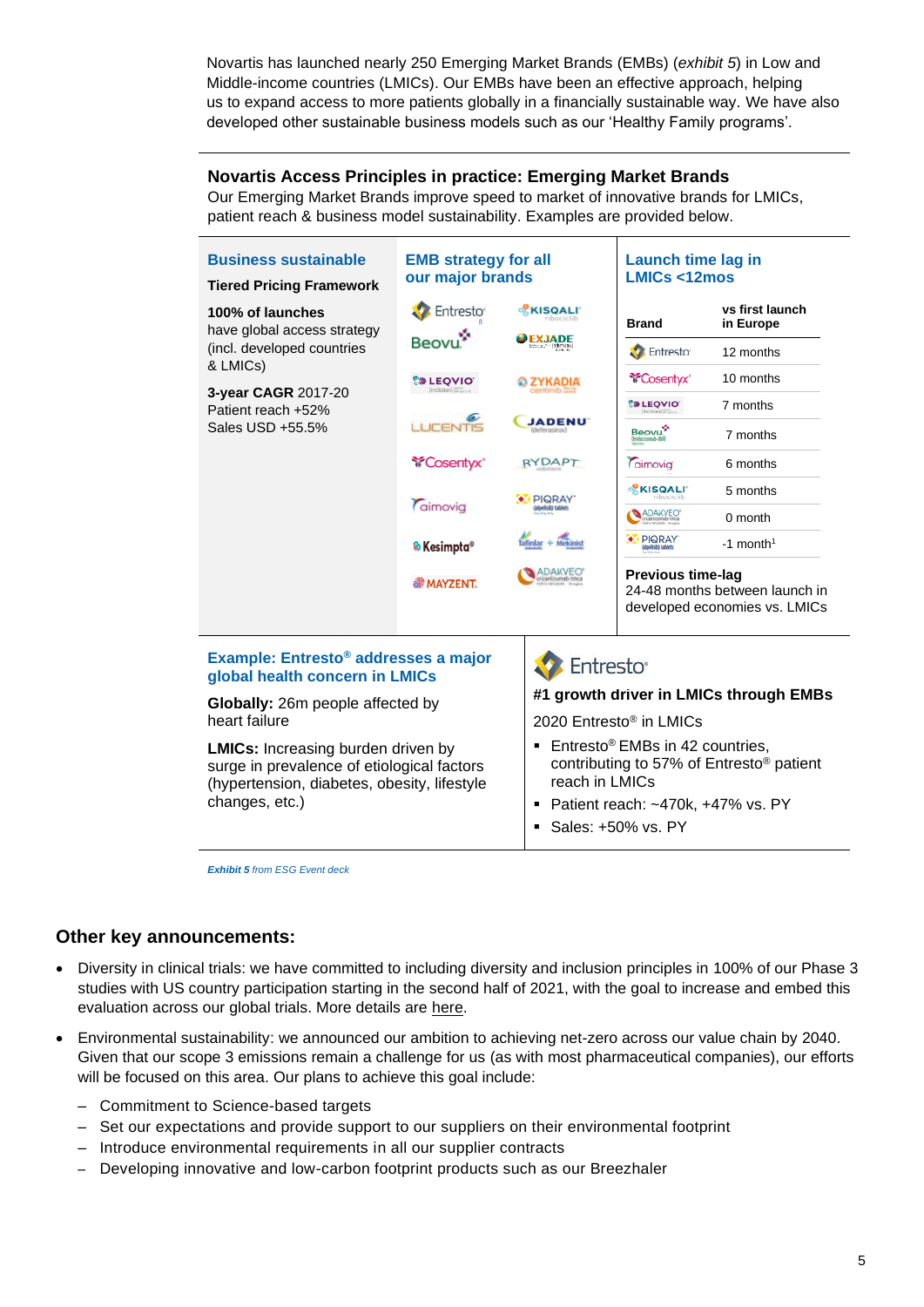### **Reflections on Materiality Assessment 2021**

The 2021 Novartis Materiality Assessment (MA) was conducted earlier this year. To date, this was our most inclusive assessment with over 500 external and over 12,000 internal survey responses, backed by 140 interviews.

The overall results confirm the findings from previous assessment cycles with the top 4 material impact clusters being:

- Patient Health and Safety
- Access to Healthcare
- **Innovation**
- Ethical Business Practice

The other four clusters were Human Capital, Good Governance, Sustainable Financial Performance and Environmental Sustainability.

### <span id="page-5-0"></span>**Looking Ahead: Governance Roadshow, Impact Summit**

| Governance &<br>Compensation<br><b>Roadshow</b> | During November 2021, we will hold our annual roadshow, comprised of a series of investor<br>meetings to gather shareholder feedback and in preparation for our AGM. Participants are<br>expected to include an Executive Committee member and Chairman of the Compensation<br>Committee. We value our ongoing dialogue and engagement with investors and welcome all<br>feedback. |
|-------------------------------------------------|------------------------------------------------------------------------------------------------------------------------------------------------------------------------------------------------------------------------------------------------------------------------------------------------------------------------------------------------------------------------------------|
| <b>Co-creating</b><br><b>Impact Summit</b>      | On 2 December 2021, Novartis will hold its fourth annual Impact Summit, chaired by John<br>Elkington and Sonja Haut. The event will bring together thought leaders and experts from<br>academia, institutions, business and financial markets to discuss impact challenges,<br>opportunities and how Novartis can continue to deliver impact.                                      |
|                                                 | Please register here for the summit. Our new virtual exhibition will go live on 10 November.                                                                                                                                                                                                                                                                                       |

### <span id="page-5-1"></span>**COVID-19 update**

While the COVID-19 situation is now normalizing in most geographies and therapeutic areas, we still see a slight impact on parts of our business, mainly in oncology and generics.

The Group has not experienced liquidity or cash flow disruptions during Q3 2021 due to the COVID-19 pandemic.

We are confident that Novartis is well positioned to meet its ongoing financial obligations and has sufficient liquidity to support its normal business activities.

Samin N. Shal

**Samir Shah** Global Head of Investor Relations Novartis

#### **Novartis ESG Investor Relations:**

**Madeleine Szeluch**  Investor Relations ESG Director [madeleine.szeluch@novartis.com](mailto:madeleine.szeluch@novartis.com) +41 795 481 267

**Maria Victoria Cuevas**  Investor Relations ESG Director [maria.cuevas@novartis.com](mailto:maria.cuevas@novartis.com)  +41 795 865 285

**Samir Shah** Global Head of Investor Relations [samir.shah@novartis.com](mailto:samir.shah@novartis.com)  +41 795 964 645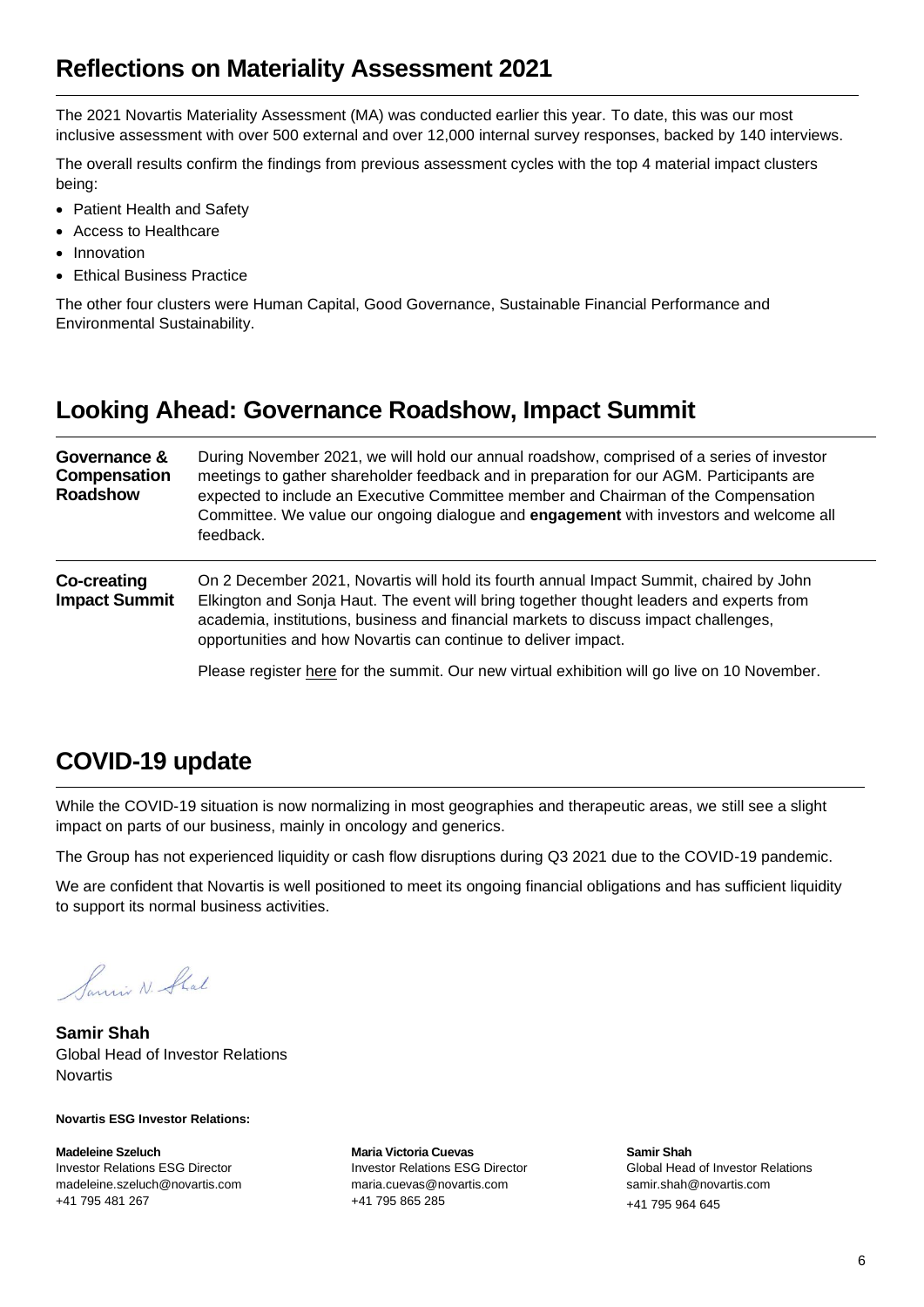# U NOVARTIS

# **Top 10 ESG-related questions from shareholders and our responses**

Investor questions in Q3 focused on topics ranging from AMR, impact on our supply chain and climate change.

| Question                                                                       | <b>Response</b>                                                                                                                                                                                                                                                                                                                                                                                                                                                                                                                                                                                                                                                                                                                                                                                                                                                                                                                                                                                                                                                                                                                                                                                                                                                                                                                |
|--------------------------------------------------------------------------------|--------------------------------------------------------------------------------------------------------------------------------------------------------------------------------------------------------------------------------------------------------------------------------------------------------------------------------------------------------------------------------------------------------------------------------------------------------------------------------------------------------------------------------------------------------------------------------------------------------------------------------------------------------------------------------------------------------------------------------------------------------------------------------------------------------------------------------------------------------------------------------------------------------------------------------------------------------------------------------------------------------------------------------------------------------------------------------------------------------------------------------------------------------------------------------------------------------------------------------------------------------------------------------------------------------------------------------|
| Can you share<br>more detail on<br>your net-zero<br>ambitions?                 | We have already committed to eliminating our own direct carbon emissions before the end of 2025 and<br>becoming carbon-neutral by 2030. Recognizing the impact of climate change on the environment and<br>our responsibility to our stakeholders, we want to increase this ambition even further.<br>At our recent ESG Event (Sept. 30), we committed to becoming a net-zero company by 2040. To<br>٠<br>achieve this, we plan to reduce our scope 1, 2 and 3 emissions by more than 90% and offset the<br>remaining emissions through carbon sequestration projects which remove CO2 from the atmosphere.<br>On carbon offsets, our current science-based target (SBT) requires Novartis to reduce its absolute<br>٠<br>emissions by at least 35% by 2030 from 2016 baseline. We are committed to this and are evaluating<br>carbon removal initiatives to reach our near and long-term targets.<br>We are working with our suppliers to support them in the elimination/lowering of their carbon footprint<br>٠<br>within their own operations. We held our first supplier summit focused on environmental sustainability<br>earlier this year and published our 'Green Expectations' document aimed at our suppliers to have a<br>better understanding of our strategy and how they can partner with us for the long-term. |
| 2<br>What is your<br>approach to<br>managing risks in<br>your supply<br>chain? | We have a comprehensive and risk-based approach, which forms the basis of our Third Party Risk<br>Management program (TPRM), rolled out in 2019. The program requires a risk assessment on all third<br>party suppliers before contract initiation.<br>All third parties undergo regular screening and monitoring. Our Board of Directors' Risk and Audit and<br>Compliance Committees are regularly informed about the status of our TPRM system.                                                                                                                                                                                                                                                                                                                                                                                                                                                                                                                                                                                                                                                                                                                                                                                                                                                                             |
| 3<br>How do you see<br>your ESG metrics<br>evolving?                           | Our success is defined by the metrics that we have set for Novartis access to medicines programs,<br>which include number of low- and middle-income patients reached, people trained or providers<br>impacted.<br>Beyond these output metrics, we also define impact by the increased availability of our medicines in<br>٠<br>health facilities or households, reduced registration timelines in LMICs or positive impact on survival<br>rates. As access to medicines provides us with the opportunity for value creation from a business<br>perspective, we also measure success on business performance metrics such as incremental sales.<br>We strive to continually ensure that our investments are creating a positive return for the business. This<br>is why we have developed a comprehensive measurement and evaluation framework applied across<br>Novartis, which we review on a regular basis.                                                                                                                                                                                                                                                                                                                                                                                                                  |
| 4<br><b>How are ESG</b><br>targets linked to<br>executive<br>remuneration?     | Please see pages 98 - 104 of the 2020 Annual Report for further details of Executive compensation.<br>$\blacksquare$<br>Our CEO's annual incentive is measured according to a balanced scorecard (this includes a 60%<br>weighting on financial metrics and 40% on strategic objectives). The CEO has ambitious strategic<br>objectives across 5 pillars, two of which are related to ESG matters. These include the themes of<br>'People and Culture' and 'Building Trust with Society'.<br>Our ECN leaders have a mandate to drive access to medicines, and have annual targets related to<br>access metrics. These targets are an element of the 40% targets of the ECN scorecard, which are non-<br>financial targets.                                                                                                                                                                                                                                                                                                                                                                                                                                                                                                                                                                                                     |
| 5<br>What is your<br>approach on AMR?                                          | AMR represents a growing threat to the sustainable use of antibiotics. We focus on anti-AMR efforts<br>where we can make a difference, to reduce need, unintentional exposure and optimize the use of<br>medicines. Our programs include:<br>Sandoz is the world's leading provider of generic antibiotics, which make up 80% of the<br>antibiotics market, and is committed to innovation and delivering access. We recently<br>announced plans for a joint investment of more than EUR150mn in Kundl, Austria to help secure<br>the future of antibiotics manufacturing in Europe.<br>Company-wide targets on water quality to minimize impact on environment. This includes our<br>commitment to have no water quality impacts from manufacturing effluent by 2025. (Priority 1<br>suppliers include 100% of antibiotic suppliers).<br>Membership of the AMR Industry Alliance, which publishes a list of recommended antibacterial<br>targets. We are also part of the Responsible Antibiotics Manufacturing Platform (RAMP),<br>managed by the Stockholm International Water Institute.                                                                                                                                                                                                                                   |